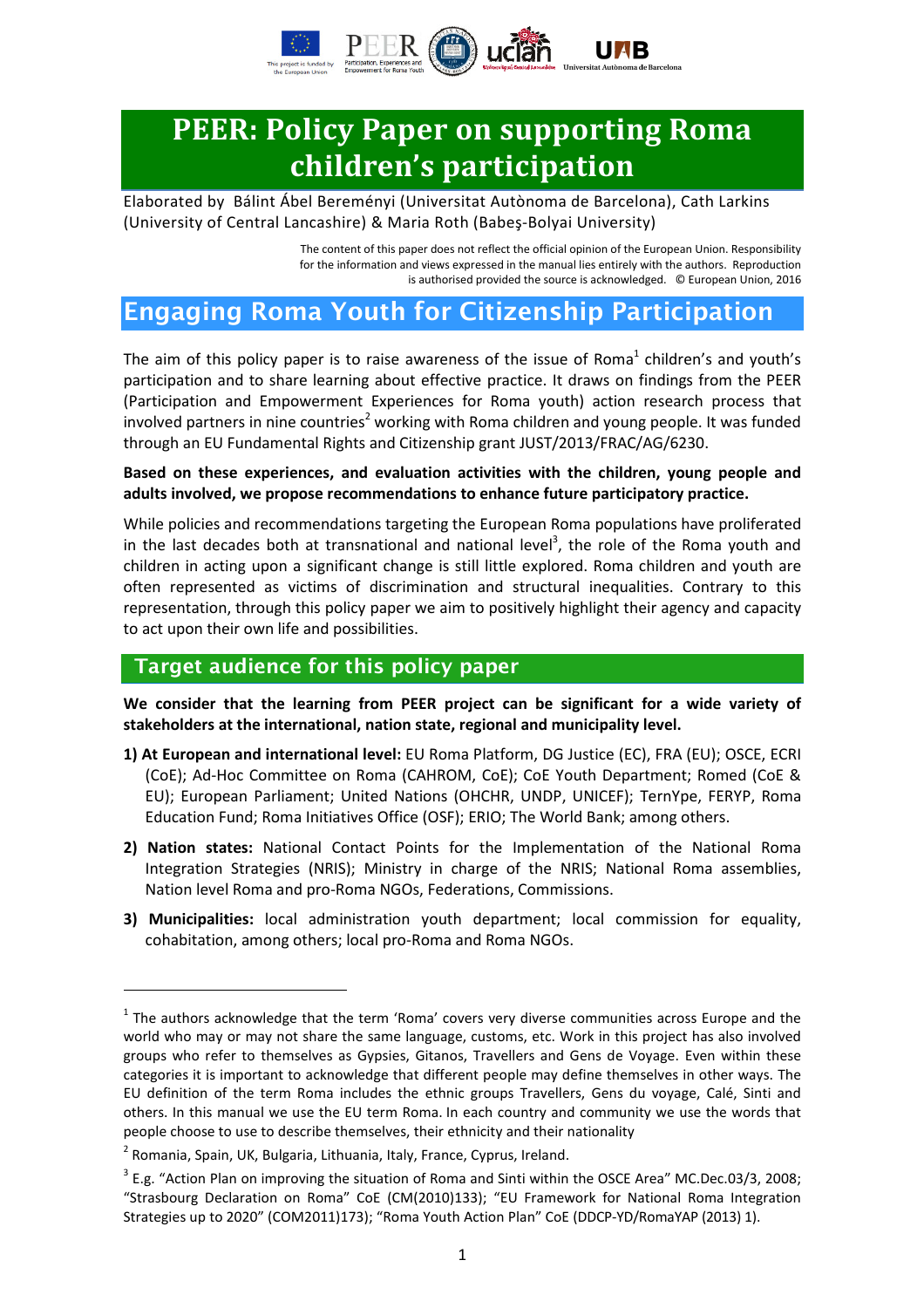

# Why is Roma Children's and Young People's Participation an Issue?

The participation rights in the United Nations Convention on the Rights of the Child (1989) and guidance on interpretation of these rights (UNComRC 2009) underlines that independent of age, all citizens have the right to actively express their opinion and take part in decisions that affect their lives. However, the level of participation of children and youth varies between countries and according to social and minority status, not all having equal chances to participate (Lansdown, 2011).

PEER was initiated because of our three main concerns:

- 1) Youth and children from low social economic status families and ethnic minorities, especially Roma, have a much lower level of participation, than those from other social groups.
- 2) Youth strategies or policies do no tend to focus on youth from low social economic status families and ethnic minorities.
- 3) There is a "marked absence of Roma youth issues and concerns in policies and programmes addressing the Roma communities" (CoE, 2013). Particularly, participation rights are hardly addressed through National Roma Integration Strategies (NRIS) or national youth policies.

For Roma youth in particular, their right to participate and act as citizens and equal stakeholders needs to be fostered through both research and action.

#### Approach of the PEER project

PEER fostered the participation of Roma children by involving them as co-researchers exploring ways in which more Roma children and young people can be empowered to shape their lives and bring about positive change at local, regional or national levels. Emphasis was placed on participation of Roma children in the context of immediate life issues such as discrimination, schooling, limited access to labour market, wellbeing, and life chances.

Taking into account the importance of **participation for social inclusion** and the gap between the participation level of Roma/Gypsy/Traveller and non-Roma children and youth, our objective was to foster and empower children to gain experiences of meaningful participation in matters that concern them. We valued the great heterogeneity that exists within and among families, and communities generally grouped under the umbrella term of Roma, but recognised the distinctions between young people who had different characteristics, and may find themselves in completely different socioeconomic, political and legal situations.

PEER involved three elements:

- 1) Roma young people and researchers who had worked with them shared their past experiences of effective participation (Larkins 2016) and delivered training based on these ideas to workers in NGOs and social services, as well as Roma facilitators (Training Manual).
- 2) We worked directly with more than 500 Roma children and young people, in 2 to 6 groups in each country, to train, empower and accompany them in at least 6 sessions of youth participative action groups, to take lead and to develop their own projects that they then put into action (What We Achieved).
- 3) Children and young people, and the workers supporting them, reflected on their experiences of participation opportunities they had through PEER. They shared their advice and experience through face to face and digital networking, creating a multimedia guide to action http://PEERaction.eu supported by a Practice Guide for Professionals.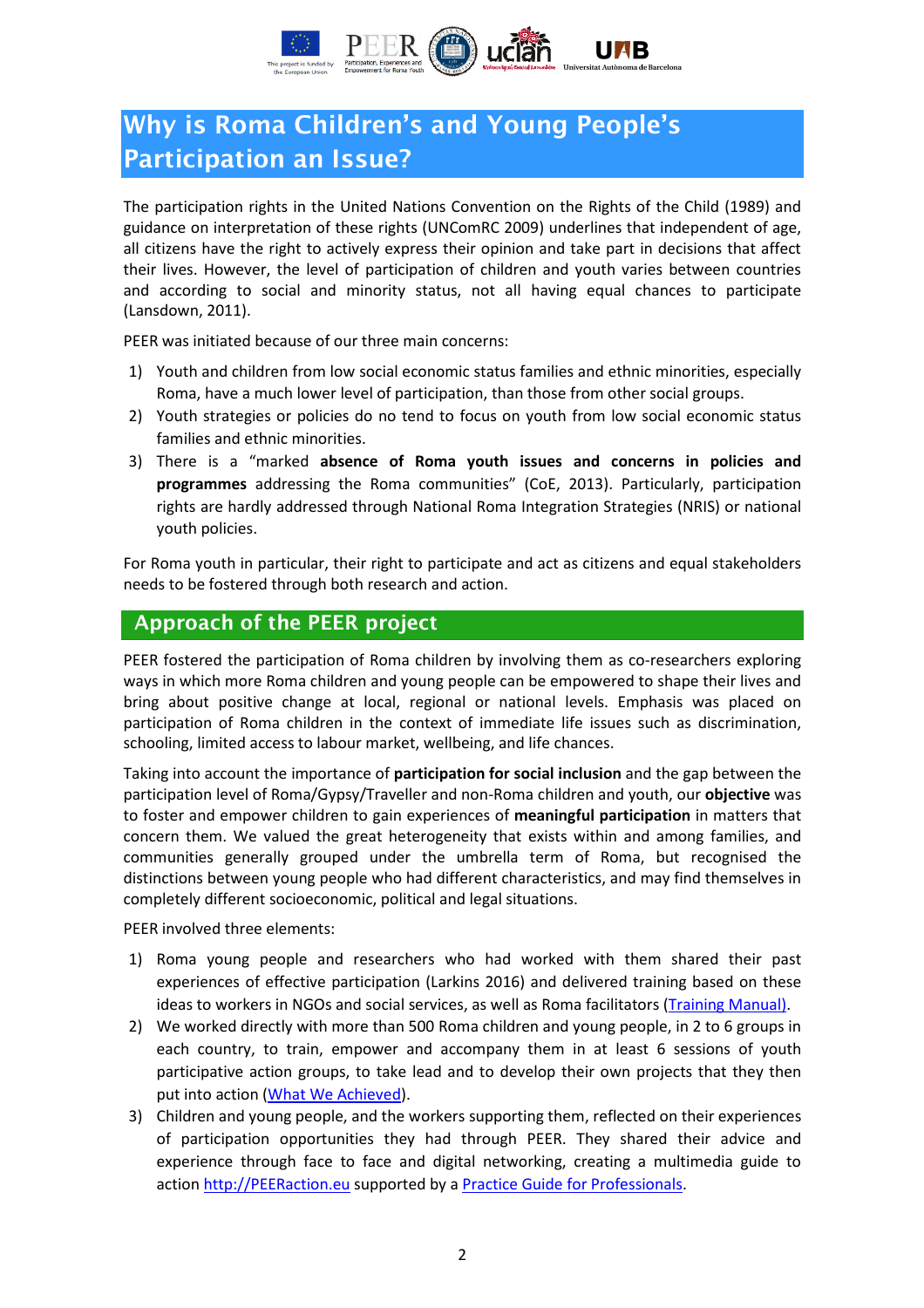

# Enabling Roma Child and Youth Participation

Our findings on Roma child and youth participation are grouped into eight themes that emerged from nine PEER countries: formal participation opportunities; political recognition; formal and non-formal education; transition into work; collaboration with (pro)Roma civil society; using community resources to improve community participation; challenging discrimination; ending poverty, poor health and exclusion. They reflect the diverse though intertwined factors that facilitate or present barriers to meaningful participation experiences.

We highlight examples and learning from PEER that show how Roma children and young people's participation can be enabled and link to examples from http://PEERaction.eu videos.

### 1. Enabling Roma children and young people's participation through Policies and practices focused on youth and children participation

In many countries where PEER operated (e.g. Bulgaria, Romania, Lithuania, France) participatory approaches to engage young people in decision making on their own life are scarce and they tend to focus on institutionalised structures (school-based, local, regional, state-level youth councils, etc.), rather than grassroots initiatives. Roma youth are rarely present in the institutionalised forms of participation on a voluntary basis. In other countries (e.g. Spain, UK, Ireland) youth participatory processes are more wide-spread, but Roma youth have very limited experience in taking part of them. Even if they participate, they are rarely in the arena where main decisions are taken, or in external relations with other organisations or institutions.

In the few instances where long term relationships have been established between policy makers and Roma/Traveller youth forums, young people have been able to influence national policy. For example, in Wales, young people were able to lobby a national government civil servant who they knew in person, due to his involvement in their national participation structure.

### 2. Enabling Roma children and young people's participation through Political recognition of Roma

While on a European level acknowledgement of Roma people as a "true European minority"<sup>4</sup> and there tends to be some recognition of their minority rights, there are very distinct models of recognition in different European states and regions. In some countries scarce institutional recognition of Roma may create a common goal for young Roma, motivating them to call for higher levels of participation in decision making processes. However, lack of recognition makes it more challenging for them to link their local initiatives to wider supporting institutional and/or official positions. Local work for recognition is more difficult in situations where Roma/Traveller communities practice mobility, thus is only temporarily linked to neighbours and services.

In some countries (e.g. Spain) and particular municipalities (e.g. Barcelona) legal and symbolic recognition of the Roma people and related institutional celebrations (International Roma Day, Roma Holocaust Memorial day) had a positive impact on Roma youth: here Roma young people can link their local struggles for participation with wider structural dimensions of social inclusion of Roma. In some PEER projects (e.g. Lithuania) young people created resources and events that promoted cultural recognition.

l

<sup>4</sup> CoE, Parliamentary Assembly, Recommendation 1203 (1993)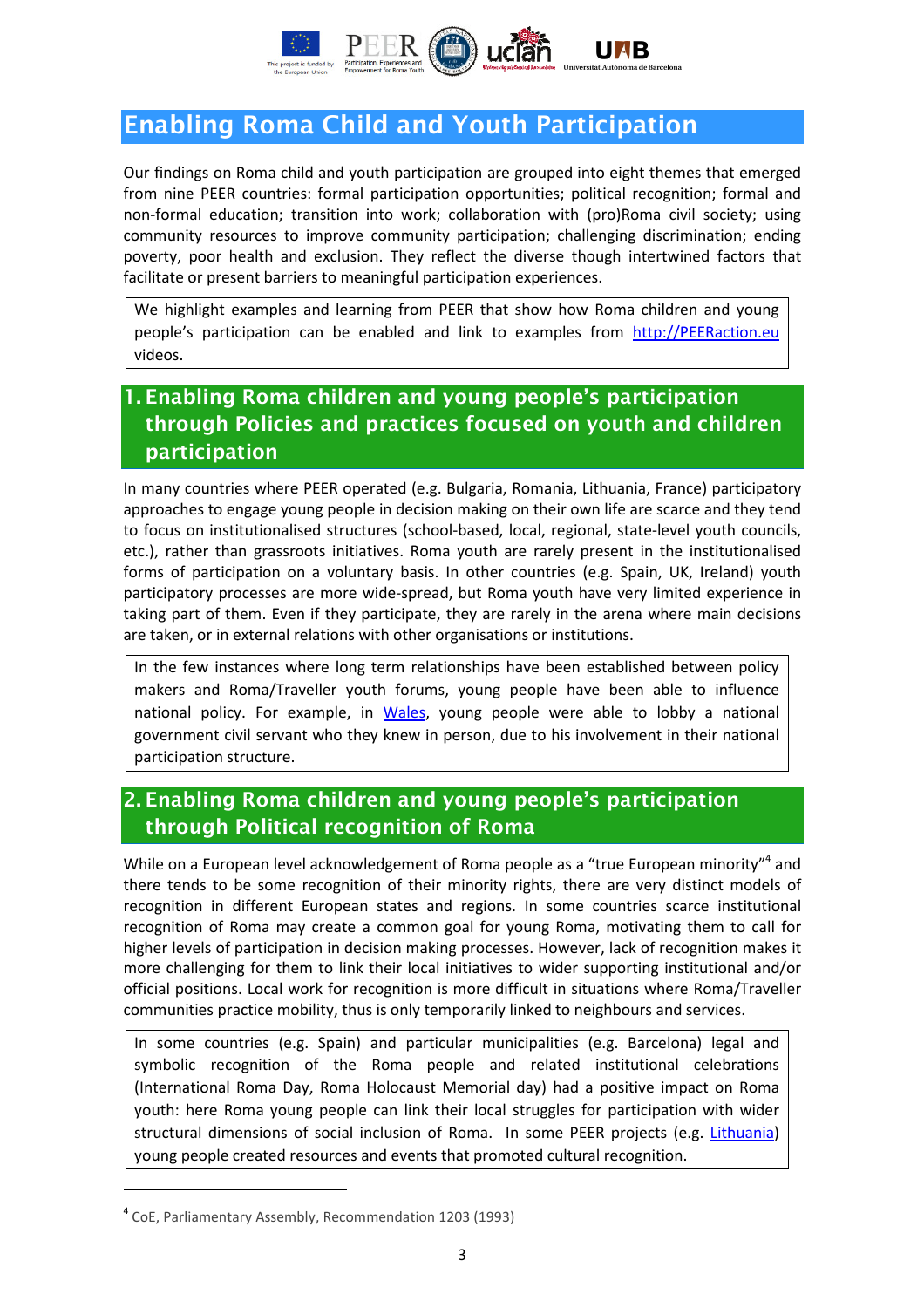

### 3. Enabling Roma children and young people's participation through Education (formal and non-formal)

Compulsory education is the domain where policies, programmes or strategies tend to locate children and youth participation. Participation in extracurricular leisure schemes has been found to be important for young Roma in order to be able to access and make the most of other types of (training, job-related, civic participation related, etc.) initiatives that may prove useful also later on in their life. In school, formal structures of participation (students' council, commissions) do not tend to encourage Roma children/youth (or even discourage them) to take part of decision making processes. Roma children/youth tended to feel that their views are not or rarely asked for and taken into consideration in school. Many children who participated in PEER came from segregated schools or from schools with high proportion of Roma students. PEER therefore put an emphasis also on out-of-school and/or non-academic activities.

Some positive practices have been identified where schools actively engaged with Roma children and support their participation. For example (e.g. one district in Italy) workers experienced in school support and mediation between schools and families seek to lower the threshold of the obstacles that prevent full school integration. Where there is a dialogue between school and family there are good results in school attendance. In some places and times (e.g. in some schools/ years in Ireland) Traveller and Roma children are part of 'Active Schools Committees', which enables them to engage in school based participation activities. In PEER, young people developed participatory approaches encouraging community sensitive educational engagement, by making a video (UK), running a school promotion campaign for other young people (Romania) and highlighting the challenges faced in accessing education through community art opportunities (Bulgaria).

School absenteeism and drop-out is more frequent among poor and mobile families: so focusing child and youth participation initiatives mainly into school environments can exclude those school aged youth who are the most marginalised.

#### 4. Enabling Roma children and young people's participation through Transition into work

Lower than average education attainment and insufficient formal training of the Roma young people coupled with labour market discrimination resulted in many young people involved in PEER having serious difficulties in accessing mainstream jobs, throughout the EU countries. Young people (though not children) involved in PEER project shared major concerns with respect to their possibilities to access to labour market. One of their main motivations to participate in community affairs has been to get access to information about labour market and opportunities to improve their employability (UK, Spain).

In some PEER sites (UK, Spain, Italy) the project channelled a number of young Roma to (short- or mid-term) employment opportunities in the field of participation and youth work. Their employment either by the municipality, third sector organisations or by PEER has been experienced as a validation of the skills they have developed through participating in group work. It also enables future Roma youth participation initiatives to be Roma led and they act as a role model for younger generations.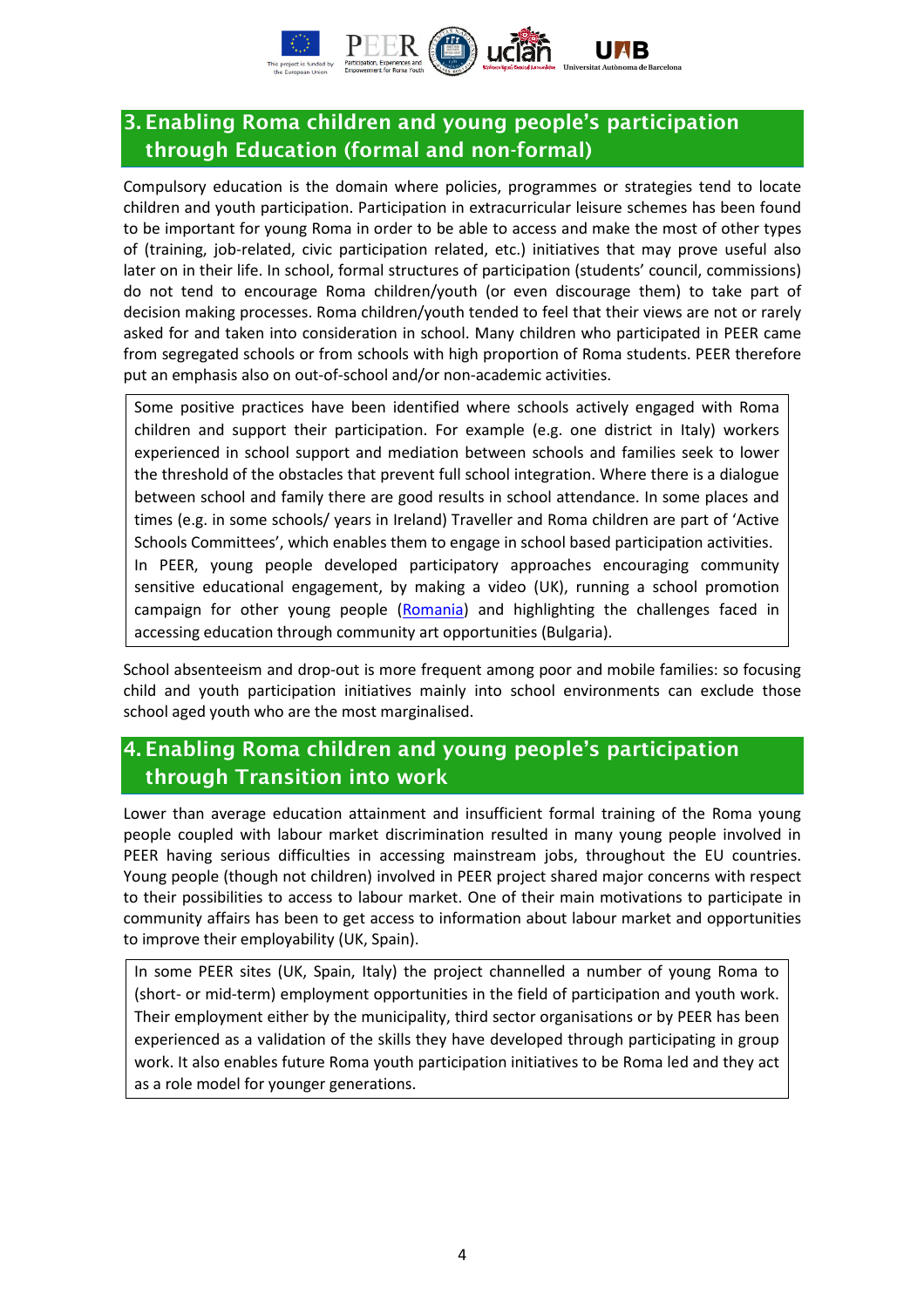

### 5. Enabling Roma children and young people's participation through Roma and pro-Roma civil society

Our experience shows that a well-developed, strong Roma and pro-Roma civil society can establish and improve the culture of democratic participation in public affairs at different levels. Both Roma and pro-Roma civil society can help widen the scope of their supporting networks and references. Engaging children and youth in state-level or European projects, through civil society actors, may help them situate their struggles from a wider perspective and encourage them to incorporate new concepts, methods and interpretations of their situation and their possibilities. It may provide support to smaller groups of citizens to deliver their demands to higher levels, or can guide them directly to decision making contexts. Youth participation often occurs under the frame of these organisations.

In PEER interventions, for example in Italy, where projects were supported (or even locally coordinated) by (Roma, pro-Roma) civil society partners, it helped create a strong link to the local ethnic community. It accelerated the processes and also served to negotiate difficulties with the families.

Civil society partners also help leverage young people's and children's efforts to upper level stakeholders: they managed to channel their demand to higher administrative or political levels, or connect them with their professional networks. They can share their achievements in a broader circle of stakeholders. For example, in England, one community led civil society organisation enabled young people in their PEER group to take part in activities that the adult led organisation had already organised, but this gave them access to a consultation about objectives for inclusive educational.

### 6. Enabling Roma children and young people's participation through Community resources: housing, leisure, public services

Community resources proved to be fundamental to children's and youth participation. For instance, better housing conditions and local public and private services undoubtedly helped some groups focus on wider community objectives. Housing and the urban environment have been identified by PEER partners to be the most fundamental community resource that influence youth participation. Poor, unhealthy, insecure accommodation, unregulated legal conditions of dwelling, unsafe neighbourhood with limited basic services are unsupportive for youth participation. It may increase families' resistance to their or their children's participation in local activities. Also these aspects may withdraw children from public spaces. High residential mobility or the risk of it (evictions, search for affordable housing, frequent change of job, etc.) tends to disengage residents from different forms of civic participation, and makes intervention more difficult. But, the lack of basic services can also create a common ground for participation.

Community resources played a variety of roles. In one PEER site (e.g. Spain), well-equipped venues help the group develop a common project (space, IT support, wide opening hours, expert support). In another site (e.g. France) the lack of safe pedestrian sidewalk or bikepath or poor community housing may create a shared objective, based on which project could be set up. With support from one municipality and local youth council, a bike path was created. When the use of municipal resources is co-directed by Roma children and young people this motivates sustained involvement in participation activities.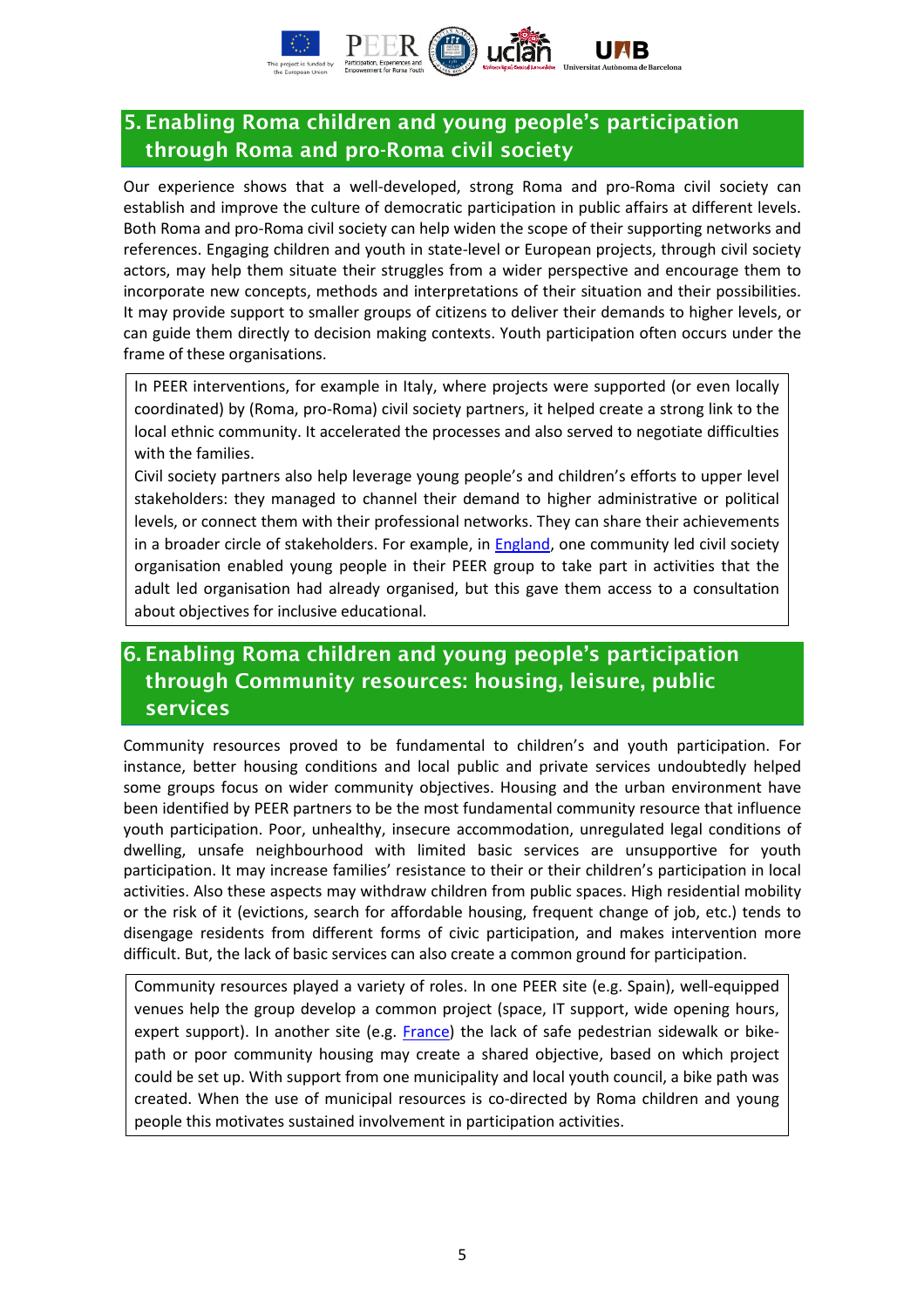

### 7. Enabling Roma children and young people's participation through Challenging Discrimination

In Europe, discrimination against Roma is overall stronger than in the case of any other religious or ethnic minority groups<sup>5,6</sup> and is prevalent in labour markets, education, health care, media and housing. Antidiscrimination legislation and measures are not equally implemented in all EU counties. The majority of young Roma people in PEER described experiences of subtle forms of discrimination in their everyday life (mistrust in the community; limited academic and labour market expectations of teachers and educators; higher-than-average vigilance in shops or on public transport, etc.) and some described violent attacks. This experience leads young people to be cautious about attending or participating in unknown institutional spaces.

Prejudices and ethnocentric ways of understanding citizenship and participation often make Roma youth's community-participation invisible or illegitimate. While Roma young people may be actively involved in ethnic community related, or leisure issues, local experts, or non-Roma residents claim that these young people "do not participate". Although experts working with Roma youth are committed and well-intentioned, they may share and reproduce ethnocentric, prejudiced and biased opinion about Roma families and their cultural practices.

PEER groups have developed varied strategies for challenging discrimination including: delivering peer-to-peer cultural awareness education (Wales), gaining strength and ideas on how to change their own actions in the face of discrimination (Romania, France), public celebrations (Spain, Lithuania) and creating an anti-hate crime video (England).

Calling for greater Roma youth citizenship participation may essentialize, be culturally insensitive or disrespectful, and fail to recognise the diversity and plurality of Roma cultures. Creating conditions that facilitate marginalised Roma children and young people's participation remains a vital goal.

## 8. Enabling Roma children and young people's participation through Ending child poverty, poor health and social exclusion

Poverty, and particularly child poverty is a fundamental factor that influence participation of the Roma children and young people. As Roma communities often, though not always, live in poor socioeconomic conditions their inclusion into mainstream networks of participation is hindered not only by ethnic/racial discrimination but also by poverty and its consequences. In several PEER sites Roma communities have worse health status and limited access to basic health services. Families' bad health conditions put an extra burden, productive and reproductive responsibilities on children and young people. This issue has been highlighted with special emphasis by several PEER partner countries (Romania, Bulgaria, Lithuania, Cyprus and Ireland) and is recognised as important in others (Italy, France and UK).

Improving health services to Roma communities could reduce the need for some children and young people to act as informal carers. In turn, this could enable them to choose to participate outside of their families.

Children can (e.g. in Cyprus where unhealthy housing was highlighted), provide guidance on the social and health inequalities these services should address.

l

<sup>&</sup>lt;sup>5</sup> Eurobarometer on Discrimination 2015:5 http://ec.europa.eu/justice/fundamental-

rights/files/factsheet\_eurobarometer\_fundamental\_rights\_2015.pdf

<sup>&</sup>lt;sup>6</sup> Special Eurobarometer 393 2012:10 http://ec.europa.eu/public\_opinion/archives/ebs/ebs\_393\_en.pdf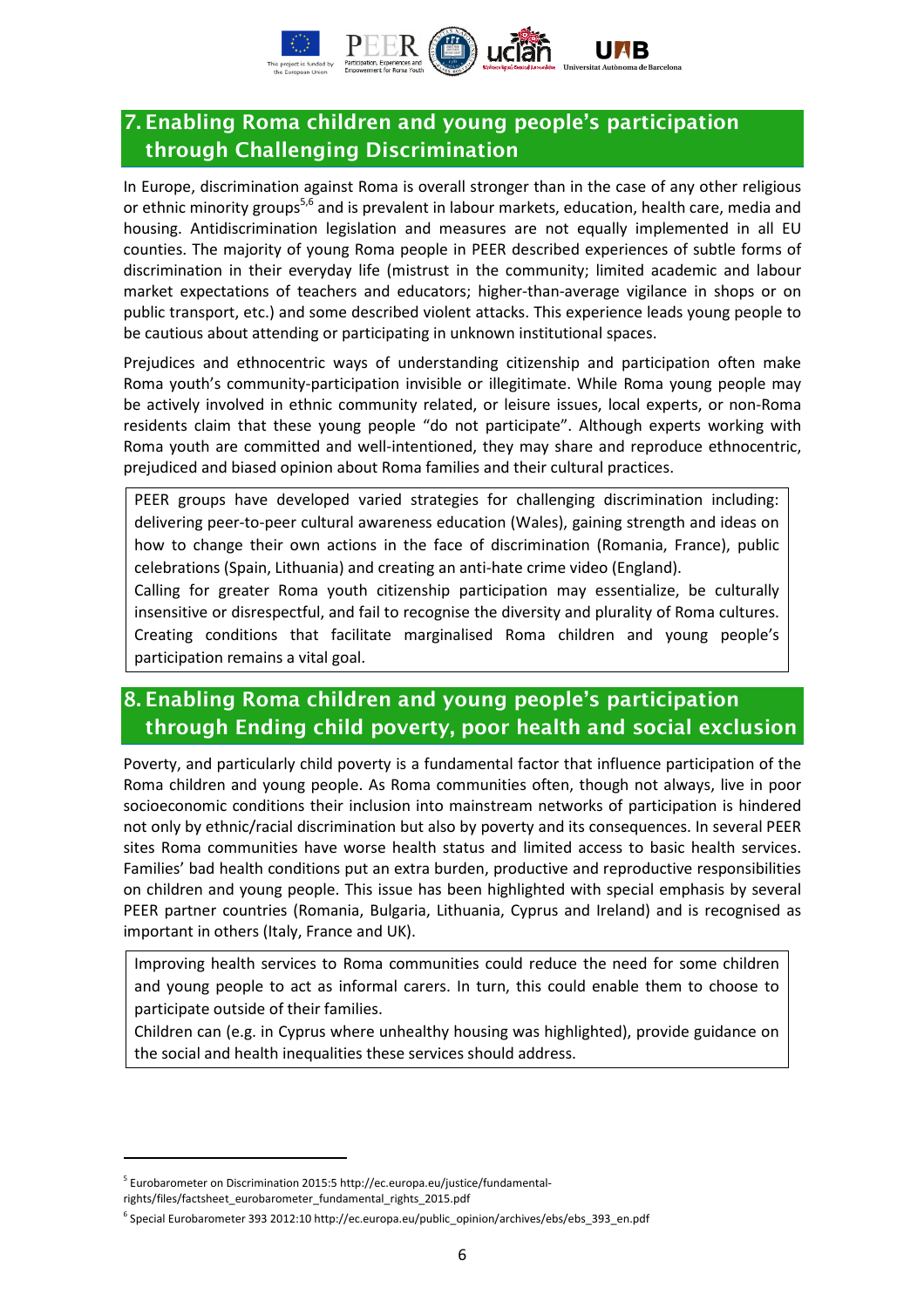

# Policy Recommendations

#### Europe-wide

- 1. Effective implementation of the Roma Integration Strategy would be enhanced by accompanying implementation plans that enable marginalised Roma children and young people to develop participatory initiatives in all areas (not just education and health) that, in turn, would promote conditions that facilitate their participation.
- 2. Future Roma Youth Action plans would be enhanced by including participatory initiative whereby young people and children can help create the eight facilitating conditions that enable their participation. While aspects such as formal participation opportunities; political recognition; formal and non-formal education; collaboration with (pro)Roma civil society; challenging discrimination; and ending poverty, poor health and exclusion have already been incorporated into the Roma youth action plans, findings from the PEER project also highlight (1) active use of community resources to improve community-participation and (2) transition into work as crucial elements.
- 3. In line with the UNCRC, the European Children's Rights Agenda and the Council of Europe recommendation on child participation, all policies explicitly targeting Roma and policies that affect Roma, should have a closer focus on enabling child and youth participation, recognising the diversity of children's agency and social contributions
- 4. Roma or pro-Roma NGOs should be encouraged to work with children and youth to implement actions with a stronger intergenerational participatory approach.

#### National

- 5. Ensuring that Roma are recognised by states as a distinct (national, ethnic, etc.) minority or ethnic groups by the state governments is a necessity. It has significant practical implications in the promotion of equality and the elimination of discrimination in participatory structures and practices.
- 6. School level policies need to be developed to specifically focus on minority groups rather than assuming that inclusive practices at whole school and classroom level are sufficient to address specific voices and needs. Roma children's participation should not be restricted to the formal education domain: it should be targeted as a cross-cutting priority.
- 7. Specific training and skill-building among public servants/technicians would enhance their capacity to listen to Roma children/youth and be able to collaborate with them. A systematic focus on Roma children's / young people's diverse experiences is crucial.
- 8. Strengthen Roma-led NGOs, especially those led by Roma youth. Training, capacityenhancement and skill-building of the NGO personnel are crucial for them so that they become capable of competing in lobbying, advocacy, fund-raising, service providing for the Roma youth and engage them to participate. Their embeddedness in the local Roma community should be a criterion, in order to have positive local effect.
- 9. Continuous monitoring and evaluation especially incorporating participatory evaluation methods - is crucial in the process. In generalist (not ethnically targeted) policies outreach and impact on Roma youth and children should be assessed.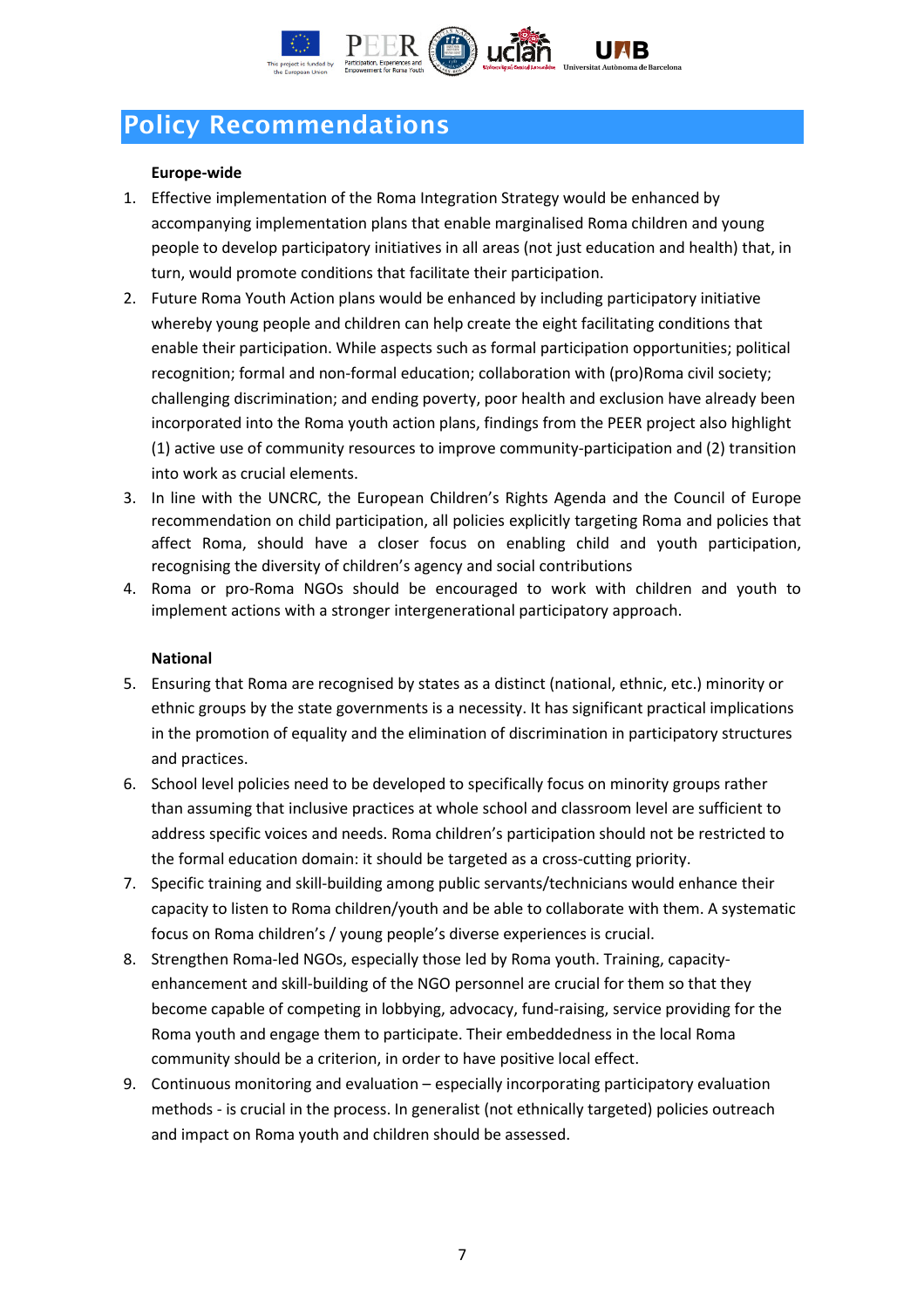

#### Practice

- 10. Supporting young people's participation should build on real-life motivation rather than idealized conceptions on volunteerism: improvement of housing, betterment of physical living environment, development of interethnic relations, access to the labour market, etc.
- 11. Recognise and support children and young people's formal or informal participation in activities focused on leisure, education or work; this provides a context in which to then engage youth in legitimised ways of participation in decision-making.
- 12. Make available and encourage the use of open-to-public, inclusive, safe, comfortable, wellequipped and up-to-date community spaces for the local Roma youth: they are necessary elements for them to link leisure with community participation.
- 13. Recognise and act upon existing structural inequalities (particularly gender) within the Roma communities, especially among children and youth, and incorporate this knowledge from the beginning in the participatory project.
- 14. Aim to move Roma-only and gender-separated participatory structures to an intercultural and gender-mixed approach. While separation at the beginning may contribute to feel safe to speak out sensitive issues, it should aim to overcome fixed social categories of participation.

## Conclusions

PEER project has managed to launch local initiatives that support Roma children's and youth's active participation in local issues that affect their life. The project highlighted their interest and capabilities of gaining empowerment through meaningful participation processes. The pilot participatory action interventions demonstrated to the stakeholders that Roma children and young people are active agents who can take responsibility for the improvement of many aspects of their life and they can bring about significant change, once social and physical environment is supportive.

This implies that childhood and youth strategies and policies should have a more focused attention to those populations coming from low social economic status families and ethnic minorities. Also, Roma childhood and youth issues in ethnically targeting policies and programmes, particularly in national Roma strategies, need to be furthered developed.

### Useful Resources

Council of Europe (2013) Roma Youth Action Plan. Strassbourg: Council of Europe

Larkins C. (2011) Can the EU live up to the expectations of its child citizens? International Journal of Children's Rights 19 (3) 451–476

Larkins, C. (2016) Making the Critical Links: Strategies for Connecting Marginalised Children's Action Research with European Citizenship Revista de Asistență Socială, anul XV, 2/2016, www.swreview.ro

Larkins, C. and Bilson, A. (2016) The Magic 6: Participatory Action and Learning Experiences with Roma Youth Training Manual, Cluj-Napocca, Romania: Babes-Boylai University

Messing, V. and Bereményi, B.Á. (2017). 'Is Ethnicity a Meaningful Category of Employment Policies for Roma? A Comparative Case Study of Hungary and Spain'. Ethnic & Racial Studies, no. (Online first)

UNComRC (2009) General Comment No. 12. The right of the child to be heard CRC/C/GC/12, 1 July 2009.